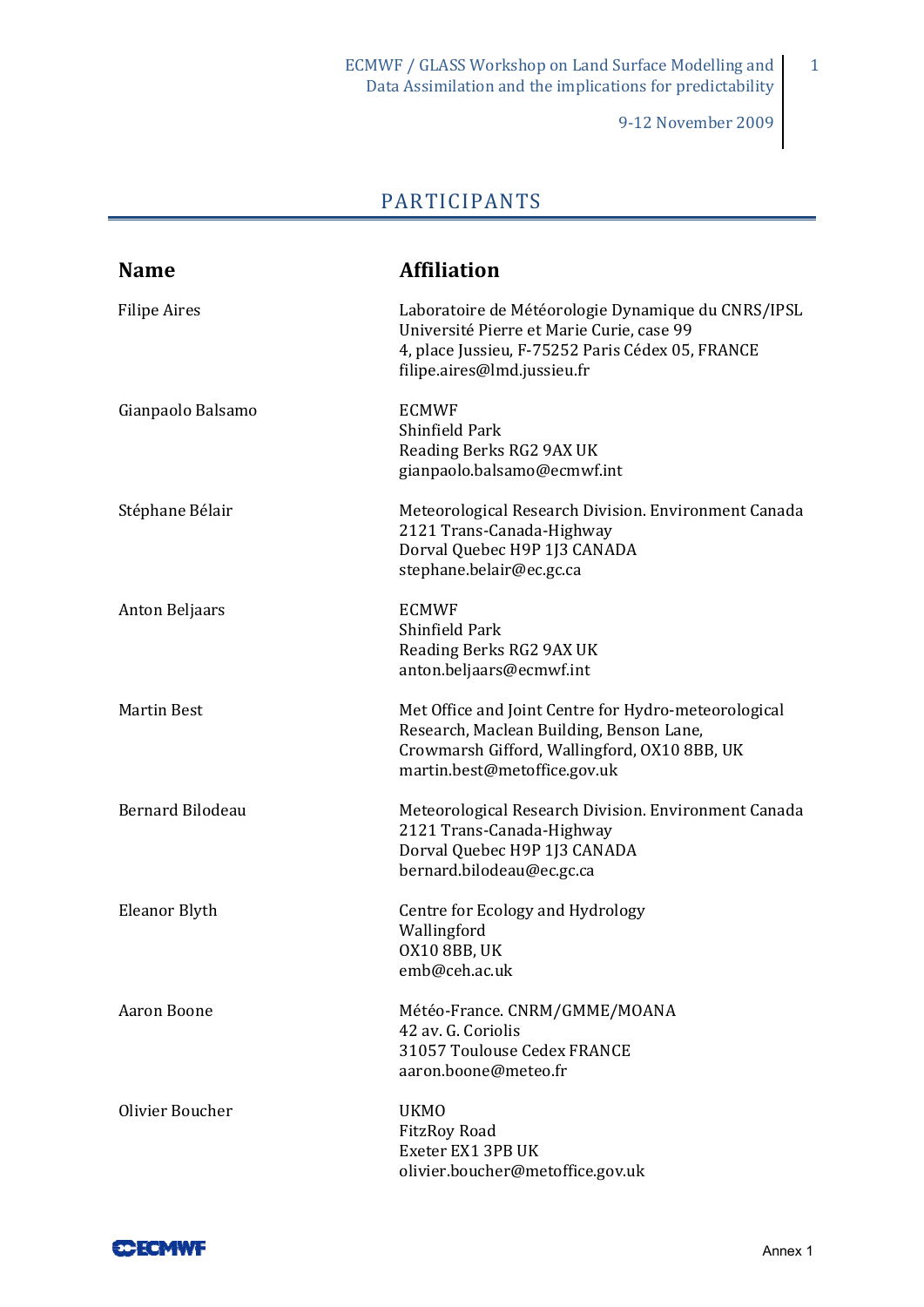9‐12 November 2009

2

| <b>Name</b>            | <b>Affiliation</b>                                                                                                                                            |
|------------------------|---------------------------------------------------------------------------------------------------------------------------------------------------------------|
| Souhail Boussetta      | <b>ECMWF</b><br>Shinfield Park<br>Reading Berks RG2 9AX UK<br>souhail.boussetta@ecmwf.int                                                                     |
| Jean-Christophe Calvet | Meteo-France/CNRM<br>42, Av. Coriolis<br>31057 Toulouse Cedex 1 FRANCE<br>jean-christophe.calvet@meteo.fr                                                     |
| Nuno Carvalhais        | Max-Planck-Institut für Biogeochemie<br>Hans-Knöll-Str. 10<br>D-07745 Jena GERMANY<br>ncarvalhais@gmail.com                                                   |
| Debbie Clifford        | NCEO Department of Meteorology, University of Reading<br>Harry Pitt Building, 3 Earley Gate<br>Whiteknights, Reading RG6 6AL UK<br>d.j.clifford@reading.ac.uk |
| Patricia de Rosnay     | <b>ECMWF</b><br>Shinfield Park<br>Reading Berks RG2 9AX UK<br>patricia.rosnay@ecmwf.int                                                                       |
| Imtiaz Dharssi         | <b>UKMO</b><br>Met Office, FitzRoy Road<br>Exeter EX1 3PB, UK<br>imtiaz.dharssi@metoffice.gov.uk                                                              |
| Hervé Douville         | Météo-France CNRM/GMGEC/UDC<br>42, Avenue Gustave Coriolis<br>F-31057 Toulouse Cedex 1 FRANCE<br>herve.douville@meteo.fr                                      |
| Matthias Drusch        | ESA/ESTEC<br>Keplerlaan 1 Postbus 299<br>2200 AG Noordwijk THE NETHERLANDS<br>matthias.drusch@esa.int                                                         |
| <b>Emmanuel Dutra</b>  | CGUL, IDL, University of Lisbon,<br>Faculdade de Ciências Ed. C8,<br>Campo Grande, PT-1749-016 Lisbon, PORTUGAL<br>endutra@gmail.com                          |
| Michael Ek             | NOAA Science Center (NCEP/EMC)<br>5200 Auth Rd, Room 207<br>Suitland, MD 20746-4304 USA<br>michael.ek@noaa.gov                                                |

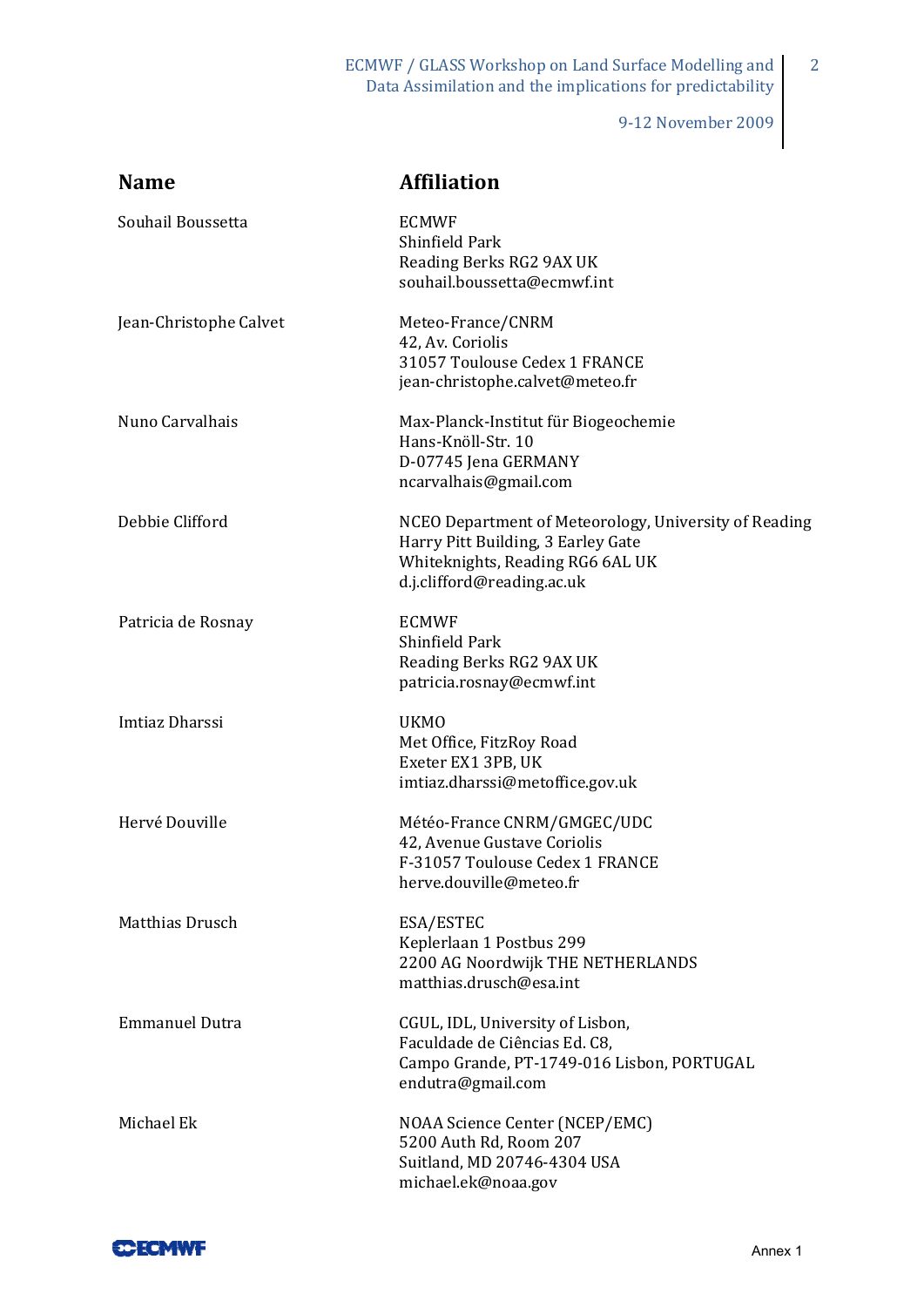ECMWF / GLASS Workshop on Land Surface Modelling and Data Assimilation and the implications for predictability

9‐12 November 2009

3

| <b>Name</b>           | <b>Affiliation</b>                                                                                                                                             |
|-----------------------|----------------------------------------------------------------------------------------------------------------------------------------------------------------|
| <b>Richard Essery</b> | School of GeoSciences The University of Edinburgh<br>Grant Institute, The King's Buildings<br>West Mains Road Edinburgh EH9 3JW, UK<br>richard.essery@ed.ac.uk |
| David Fereday         | Met Office Hadley Centre<br><b>FitzRoy Road</b><br>Exeter EX1 3PB UK<br>david.fereday@metoffice.gov.uk                                                         |
| David Gochis          | <b>UCAR</b><br>PO Box 3000<br>Boulder, CO 80307-3000 USA<br>gochis@ucar.edu                                                                                    |
| Sue Grimmond          | King's College London<br>The Strand<br>London WC2R 2LS UK<br>sue.grimmond@kcl.ac.uk                                                                            |
| Rasmus Houborg        | NASA Goddard Space Flight Center<br>Hydrological Science Branch, Code 614.3<br>Greenbelt, MD 20771 USA<br>rasmus.houborg@nasa.gov                              |
| Eric Jäger            | ETH Zentrum CHN N11<br>Universitätsstrasse 16<br>CH-8092 Zürich SWITZERLAND<br>eric.jaeger@env.ethz.ch                                                         |
| Carlos Jimenez        | CNRS/LERMA, L'Observatoire de Paris<br>61, avenue de l'Observatoire<br>75014 Paris FRANCE<br>carlos.jimenez@obspm.fr                                           |
| Yann Kerr             | <b>CESBIO</b><br>18 av E. Belin<br>31401 Toulouse Cedex 9 FRANCE<br>yann.kerr@cesbio.cnes.fr                                                                   |
| Randy Koster          | NASA/GSFC, Global Modeling and Assimilation Office<br>Mail Code 610.1<br>8800 Greenbelt Rd, Greenbelt, MD 20771 USA<br>randal.d.koster@nasa.gov                |
| Sujay Kumar           | NASA Goddard Space Flight Center<br>Hydrological Science Branch<br>Code 614.3 Greenbelt, MD 20771 USA<br>sujay.v.kumar@nasa.gov                                |

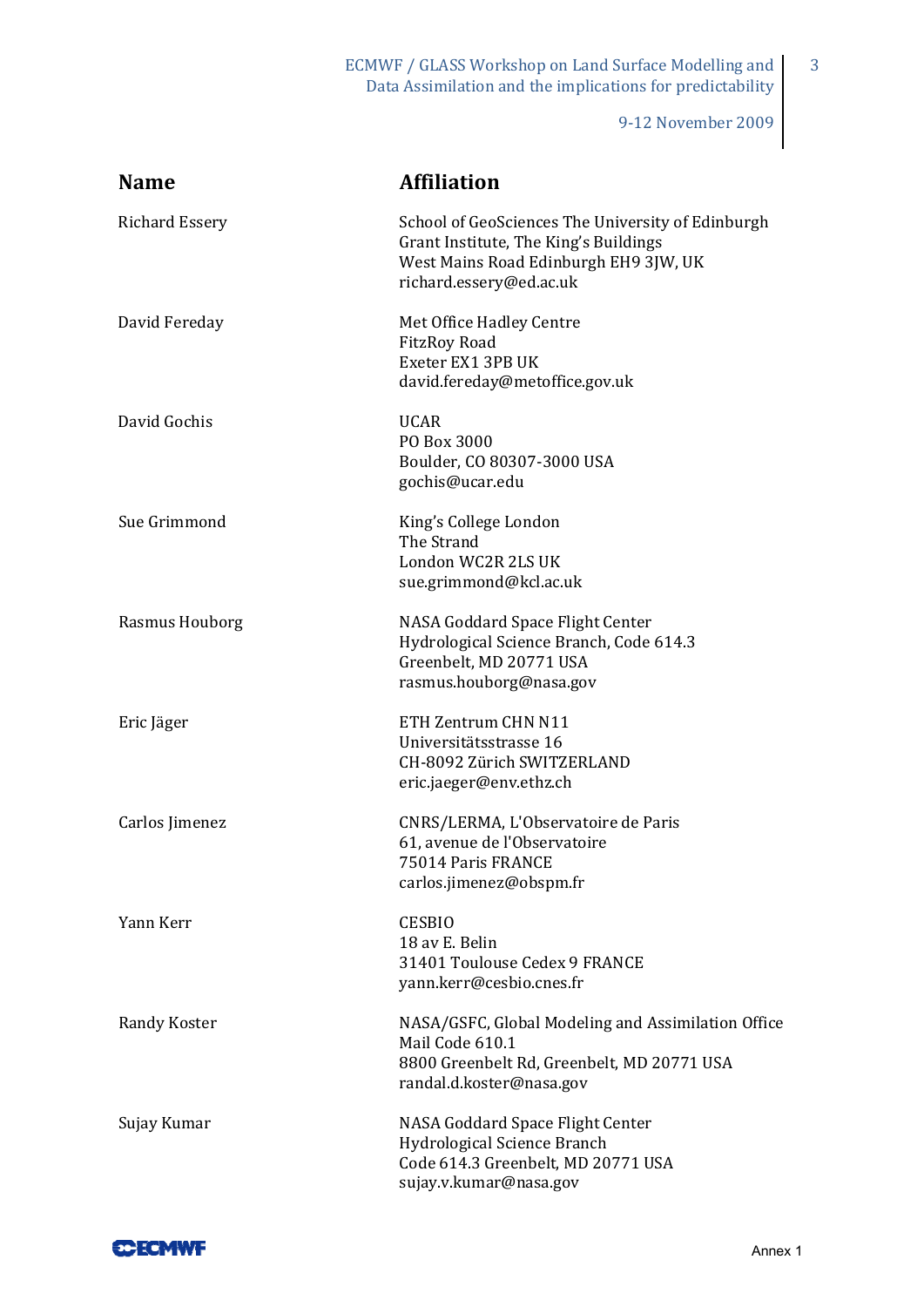ECMWF / GLASS Workshop on Land Surface Modelling and Data Assimilation and the implications for predictability

9‐12 November 2009

4

| <b>Name</b>           | <b>Affiliation</b>                                                                                                                                                  |
|-----------------------|---------------------------------------------------------------------------------------------------------------------------------------------------------------------|
| Sébastien Lafont      | Météo-France/CNRM<br>42, Av. Coriolis<br>31057 Toulouse Cedex 1 FRANCE<br>sebastien.lafont@cnrm.meteo.fr                                                            |
| Young-Hee Lee         | Kyungpook National University<br>1370 Sankyuk-dong, Buk-gu<br>Daegu REPUBLIC OF KOREA<br>young@knu.ac.kr                                                            |
| Aude Lemonsu          | Météo-France / CNRM<br>42, Av. Coriolis<br>31057 Toulouse Cedex 1 FRANCE<br>aude.lemonsu@cnrm.meteo.fr                                                              |
| Nicola Loglisci       | <b>ARPA Regional Meteorological Service</b><br>Area Previsione e Monitoraggio Ambientale<br>Via Pio VII, 9 -10135 Torino, ITALY<br>nicola.loglisci@arpa.piemonte.it |
| Jean-François Mahfouf | Météo France / CNRM/GMME<br>42, Avenue Gustave Coriolis<br>F-31057 Toulouse Cedex 1 FRANCE<br>jean-francois.mahfouf@meteo.fr                                        |
| Joaquin Muñoz Sabater | <b>ECMWF</b><br>Shinfield Park<br>Reading Berks RG2 9AX UK<br>joaquin.sabater@ecmwf.int                                                                             |
| Toshiyuki Nakaegawa   | Japan Meteorological Agency<br>1-3-4 Otemachi, Chiyoda-ku<br>100-8122 Tokyo JAPAN<br>tnakaega@mri-jma.go.jp                                                         |
| Yvan Orsolini         | Norwegian Institute for Air Research (NILU)<br>P.O. Box 100, Instituttveien 18<br>NO-2027 Kjeller NORWAY<br>orsolini@nilu.no                                        |
| Catherine Ottlé       | LSCE/CEA-CNRS<br>L'Orme des merisiers, Bat 709<br>91191 Gif-sur-Yvette Cedex FRANCE                                                                                 |
| Florian Pappenberger  | catherine.ottle@lsce.ipsl.fr<br><b>ECMWF</b><br>Shinfield Park<br>Reading Berks RG2 9AX UK<br>florian.pappenberger@ecmwf.int                                        |

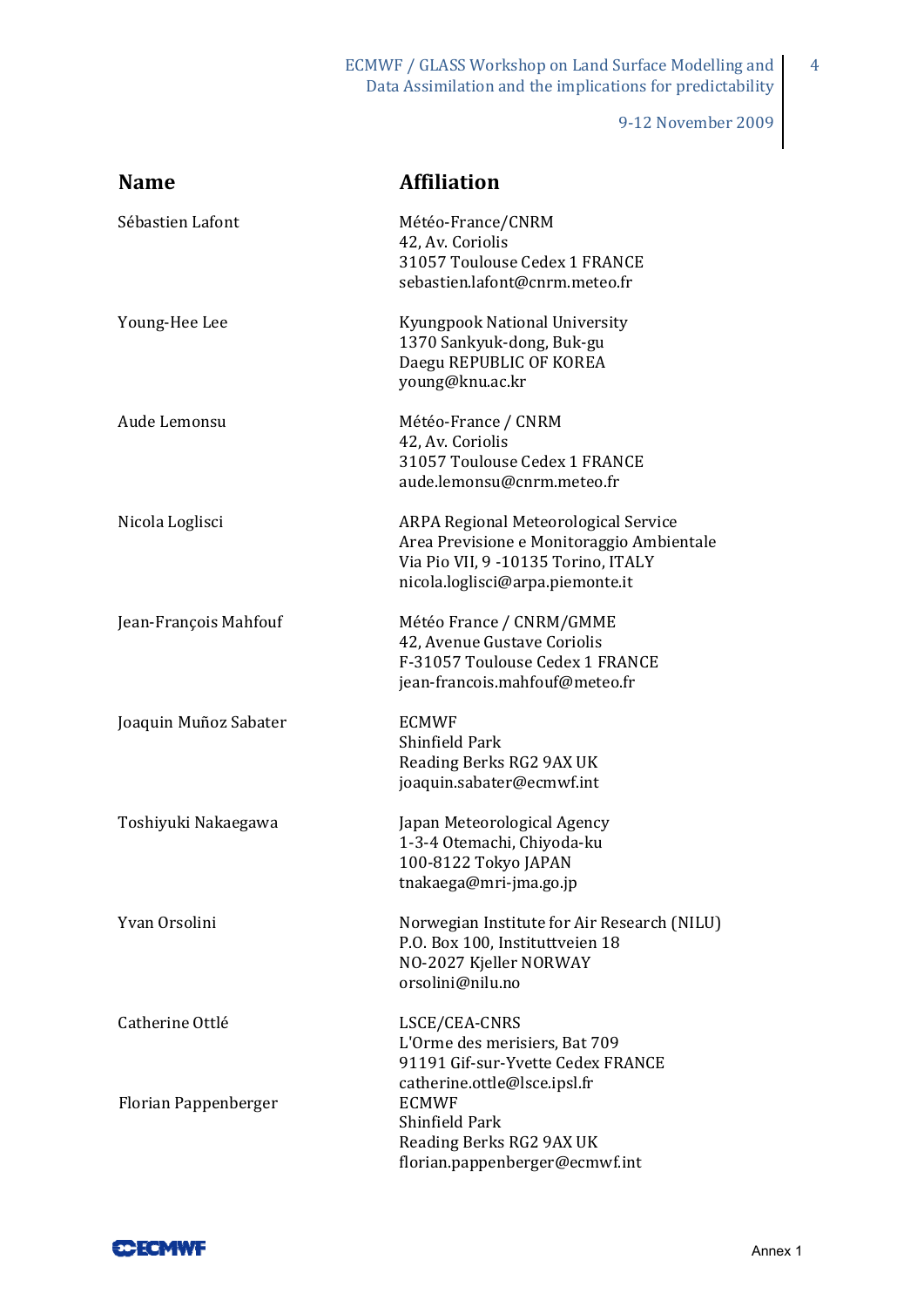ECMWF / GLASS Workshop on Land Surface Modelling and Data Assimilation and the implications for predictability

9-12 November 2009

 $\overline{5}$ 

| <b>Name</b>              | <b>Affiliation</b>                                                                                                                            |
|--------------------------|-----------------------------------------------------------------------------------------------------------------------------------------------|
| Philippe Peylin          | LSCE/CEA-CNRS<br>L'Orme des merisiers, Bat 709<br>91191 Gif-sur-Yvette Cedex FRANCE<br>Peylin @lsce.ipsl.fr                                   |
| <b>Catherine Prigent</b> | <b>LSCE</b><br>61 Av. de l'Observatoire<br>F-75 014 Paris FRANCE<br>catherine.prigent@obspm.fr                                                |
| Sam Pullen               | Met Office<br><b>FitzRoy Road</b><br>Exeter EX1 3PB UK<br>samantha.pullen@metoffice.gov.uk                                                    |
| <b>Rolf Reichle</b>      | NASA GSFC Global Modeling and Assimilation Office<br>Mail Code 610.1, 8800 Greenbelt Rd<br>Greenbelt, MD 20771 USA<br>rolf.reichle@nasa.gov   |
| Marc Ridler              | Department of Geography and Geology<br>University of Copenhagen, Øster Voldgade 10<br>DK-1350 Copenhagen K, DENMARK<br>mar@geo.ku.dk          |
| <b>Gabriel Rooney</b>    | <b>UKMO</b><br>Met Office, FitzRoy Road<br>Exeter EX1 3PB, UK<br>gabriel.rooney@metoffice.gov.uk                                              |
| Joe Santanello           | NASA Goddard Space Flight Center<br><b>Hydrological Science Branch</b><br>Code 614.3, Greenbelt, MD 20771 USA<br>joseph.a.santanello@nasa.gov |
| <b>Andrew Slater</b>     | The National Snow and Ice Data Center (NSIDC)<br>449 UCB University of Colorado<br>Boulder, CO 80309-0449 USA<br>aslater@nsidc.org            |
| Chris Taylor             | Centre for Ecology and Hydrology<br>Maclean Building, Crowmarsh Gifford<br>Wallingford OX10 8BB UK<br>cmt@ceh.ac.uk                           |
| <b>Ryan Teuling</b>      | ETH Zurich CHN N11<br>Universitätsstrasse 16, CH-8092 Zürich<br><b>SWITZERLAND</b><br>ryan.teuling@env.ethz.ch                                |